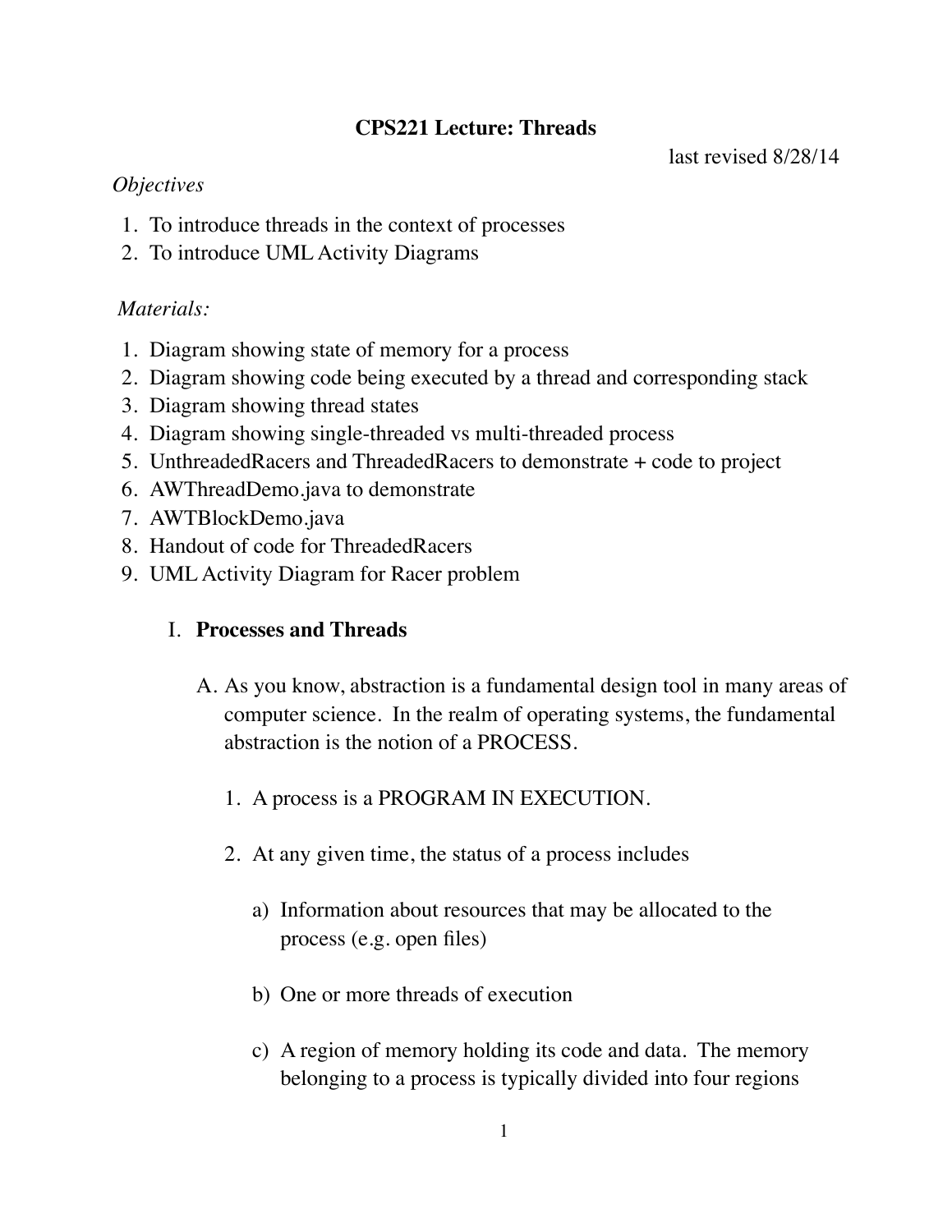- (1)Code (called text in the Unix world)
- (2)Fixed data (static variables).
- (3)Heap: objects created dynamically as the program is running (e.g. by an operation such as new)
- (4)Stack contains a frame for each routine currently executing that holds parameters, local variables and return addresses.

### PROJECT

State of memory when executing the following code at point shown

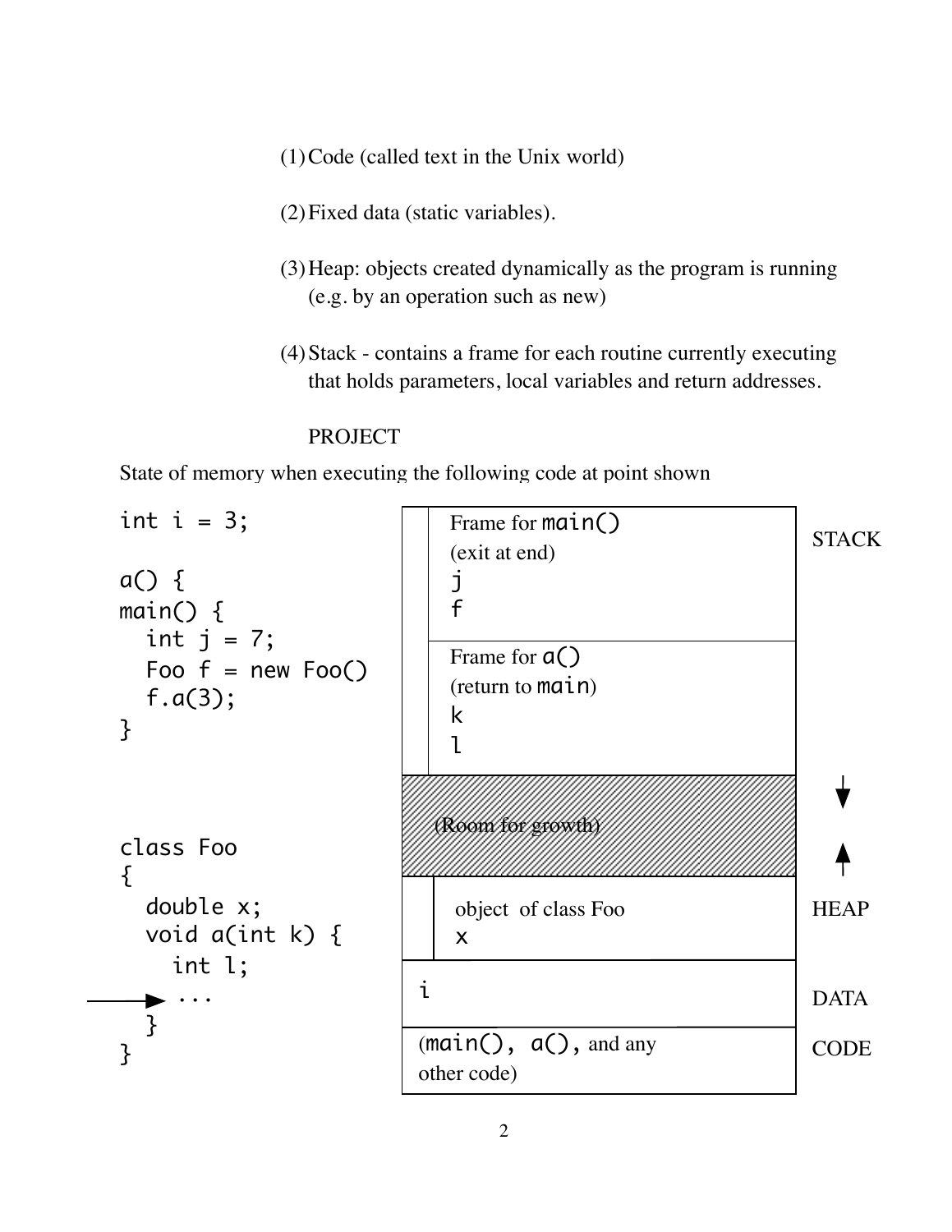- (5)The code and data regions are of fixed size, but the heap and stack can change size as the program runs.
	- (a) The heap grows whenever an object is created by an operation such as new. Depending on the programming language in use, the space allocated for the object can be freed up for use by another object by explicit deletion or by garbage collection. But since it is not possible to predict when this might occur (if it ever does), such objects are said to have indefinite lifetime.
	- (b)The stack grows when a routine is called, and shrinks when the routine returns. Routine call and return obeys a last-in-first-out order.
	- (c) To allow the heap and stack to grow and shrink independently, they are allocated as two separate regions, growing in opposite directions as shown by the arrows.
- 3. Frequently, a process has only a single thread of execution
	- a) Historically, this was always the case.
	- b) Today, for a variety of reasons, this is not necessarily the case. Modern operating systems incorporate support for multiple threads within a single process. For this reason, the book we are using distinguishes between threads of execution (discussed in chapter 2) and processes (discussed in chapter 7). We will largely follow that distinction.
- B. More about Threads of Execution (commonly abbreviated to just Threads)
	- 1. Until now, the programs you have written have typically had a single thread of execution. We will see shortly how to make use of a multiple threads within a program; but for now, we'll focus on an individual thread.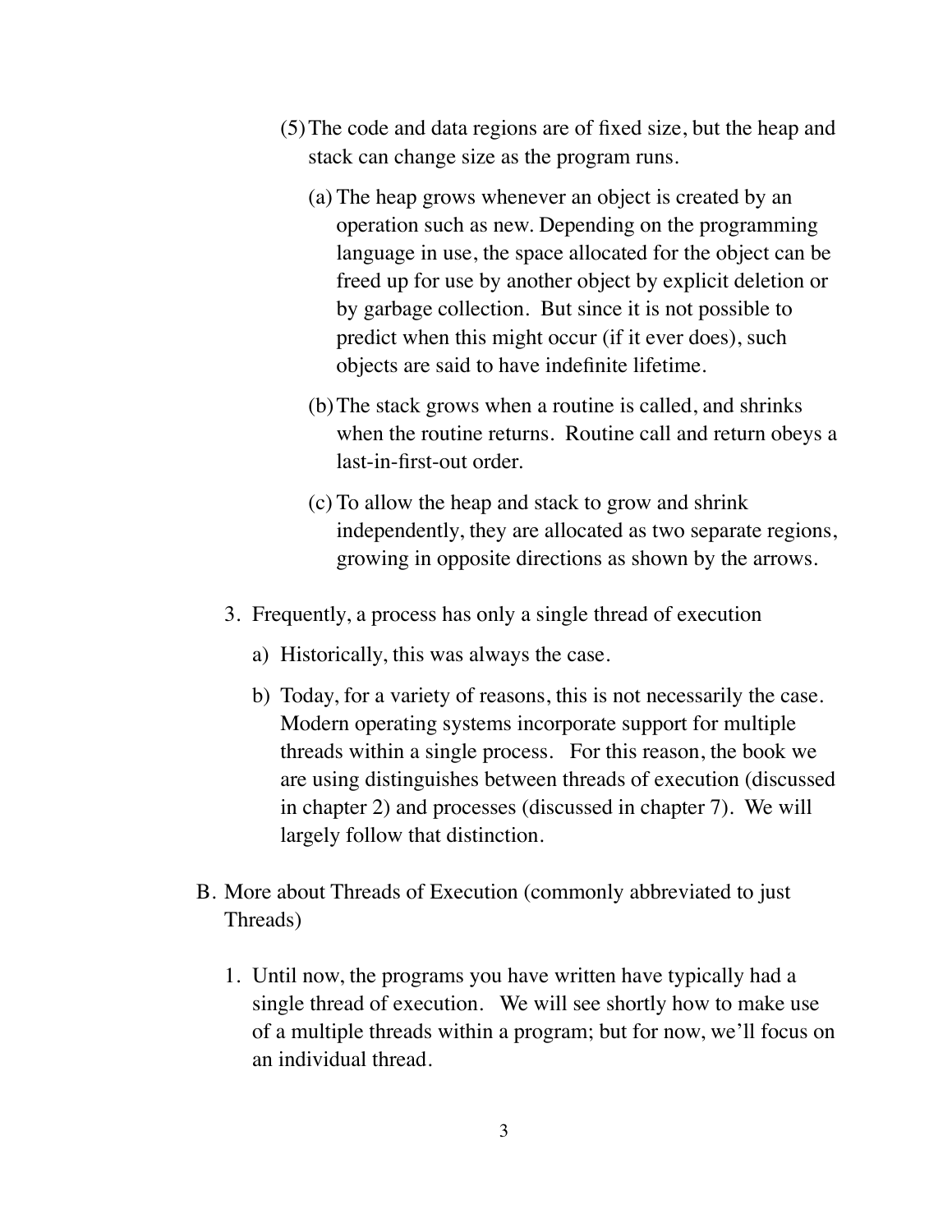- 2. A thread is defined by three things:
	- a) The address in memory of the instruction it is executing typically contained in a special register in the CPU called the program counter (PC).
	- b) The values that are present in other CPU registers.
	- c) An execution history, representing the procedure calls that have brought it to its current point. This history is commonly called the thread's **stack**, and it contains one **stack frame** for each procedure that is still active, which holds its parameters, local variables, and other information:

Example: Suppose we have the following: PROJECT

```
class SomeClass {
      void p0() {
              	 	 ...
       }
      void p1() { 
              	 	 int v1; 
              	 	 ... 
             	 	 p2(); 
              	 	 ... 
       }
      void p2() { 
              	 	 int v21, v22; 
              	 	 ... 
              	 	 p3(); 
              	 	 ... 
       }
      void p3() {
	 	 ...
              /* Here */	 	 ...
       }
```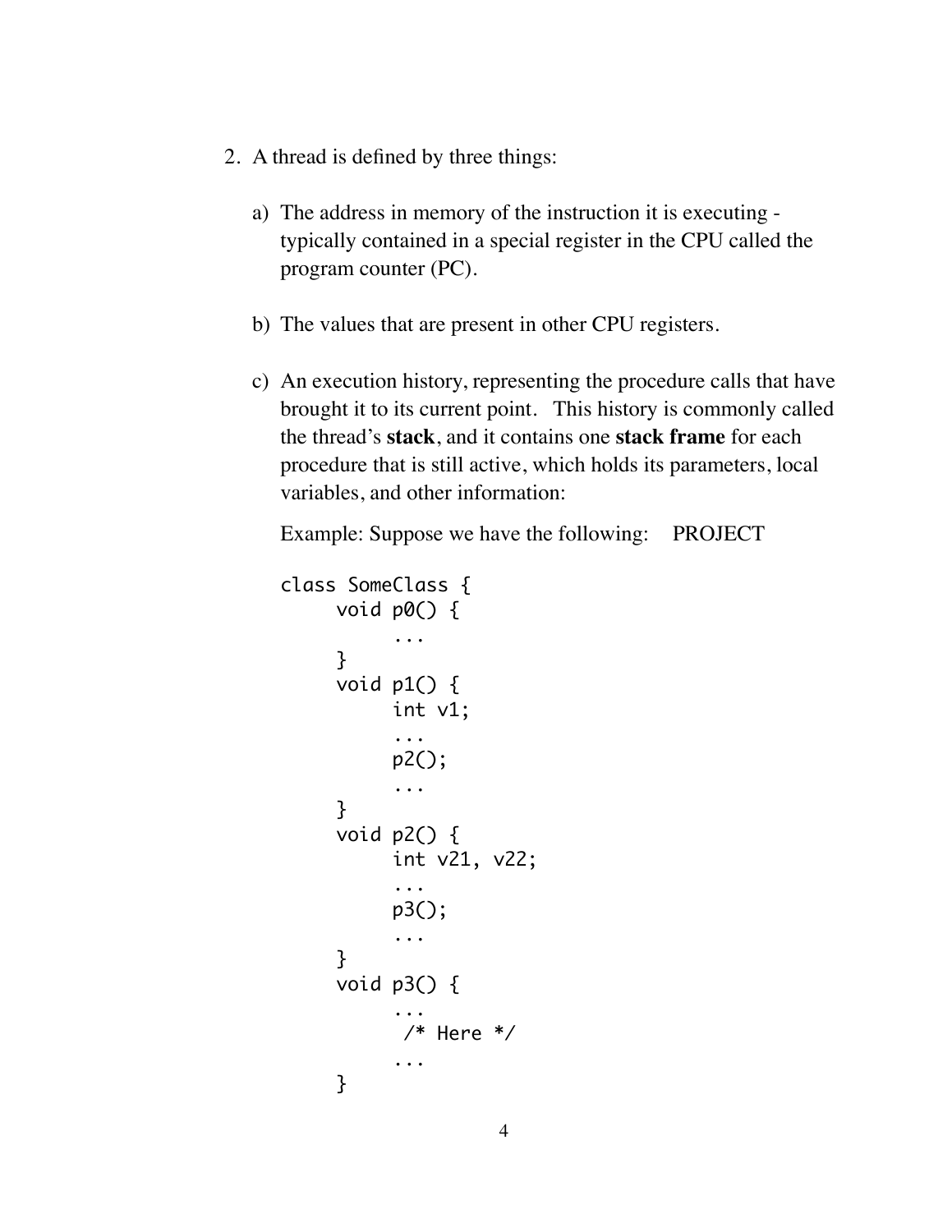```
public static void main(String [] args) {
     	 	 p0();
     	 	 p1();
```
When execution is at the point marked Here, the stack would look like this:

PROJECT

}



(Notice there is no frame for  $p0()$ , since it completes execution before p1() is called.)

3. One other important piece of information maintained for a thread is its state - is it currently able to continue execution, or must further execution wait until some event occurs (e.g. the completion of an IO operation it has requested) Over the course of its lifetime, a thread transitions between various states.

**PROJECT**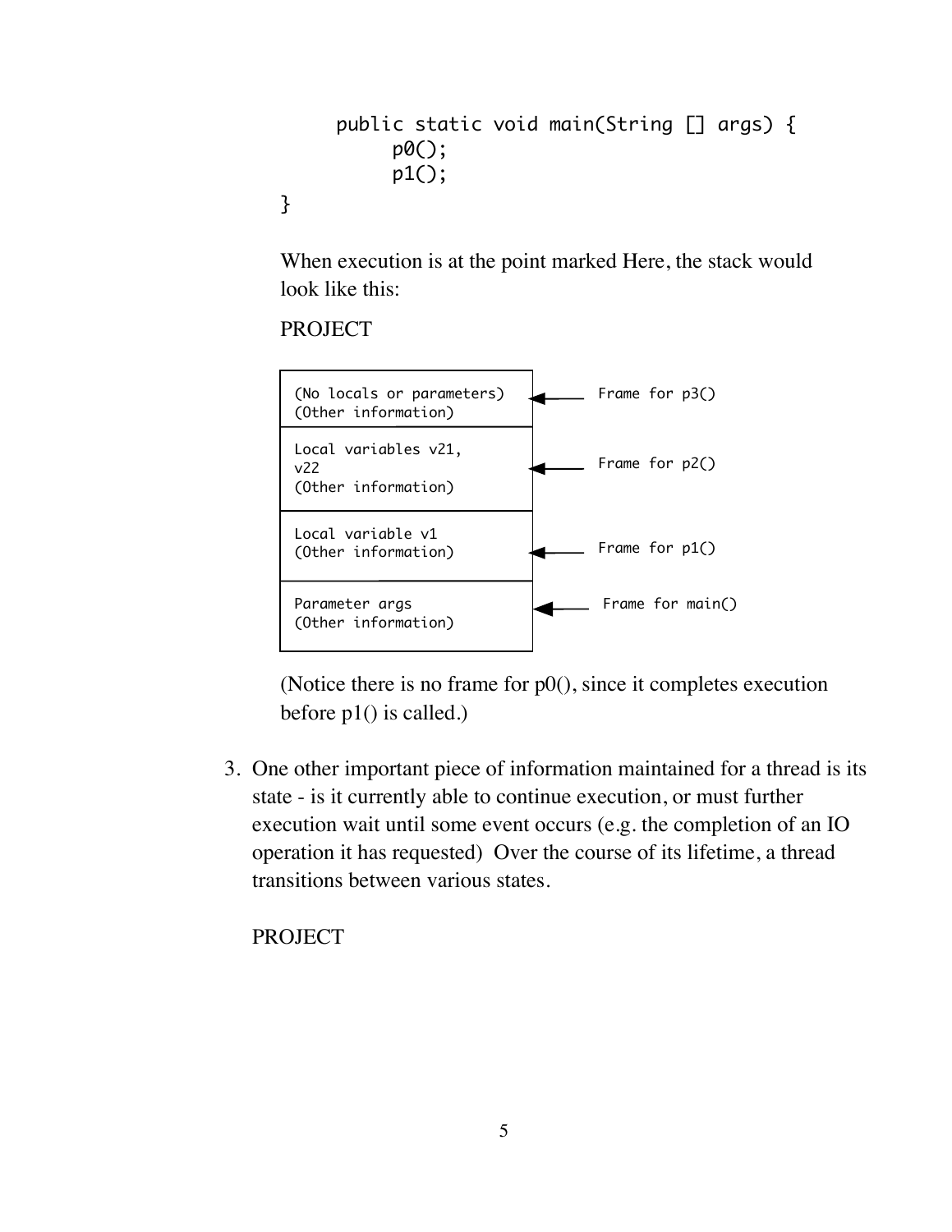

- a) On a one-CPU system with a single core, there is exactly one running thread at any given time. On a multi-core system (or one with multiple CPU's), there can be as many running threads as there are cores. (If there are not enough threads eligible to run, the operating system includes a "do-nothing" null thread that can be run until some other thread becomes ready.)
- b) (Discuss other transitions)
- c) The diagram shows that a thread terminates as a result of executing an exit() operation. Actually, many systems also allow a thread to be terminated from the other states by some other thread.
- C. To manage the various threads, the operating system maintains a set of data structures called THREAD CONTROL BLOCKS (TCB's) one per process. (On a system that only supports one thread per process, this may be combined with the information the system maintains about the process in the process control block, or PCB).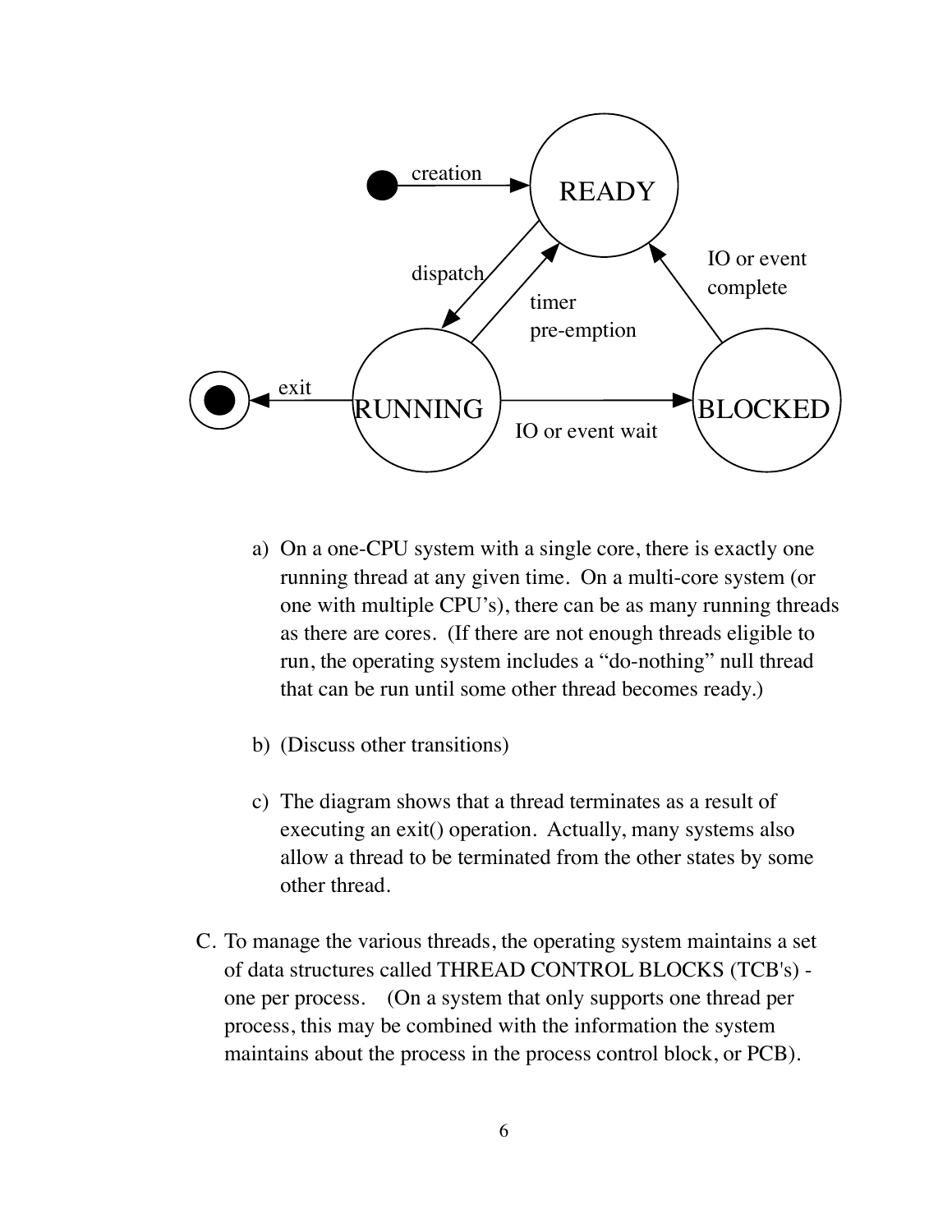- 1. Each TCB contains information about its thread, including:
	- a) Identification information (what process it is part of, and some sort of identification within its process)
	- b) The state of the thread (running, ready, or blocked).
	- c) The values of the CPU registers if the thread is not currently running. (When the thread is running, these values are actually in the hardware registers and change constantly)
- 2. One major use of the TCB's is in conjunction with a CONTEXT SWITCH operation.
	- a) A context switch occurs whenever the a new thread is given use of the CPU in place of the one that is currently running. This can happen for one of two reasons:
		- (1)The running thread has performed some operation e.g. issued a request for IO - that requires it to wait until the operation is completed.
		- (2)The running thread is pre-empted by some some other thread, either because of priority or because of timer preemption.
	- b) During a context switch, the first thing that must happen is that the register values associated with the currently running thread must be stored into its TCB, to be saved until the thread next gets a chance to run.
	- c) Then, the stored register values found in the TCB of the thread about to run are copied into the CPU registers.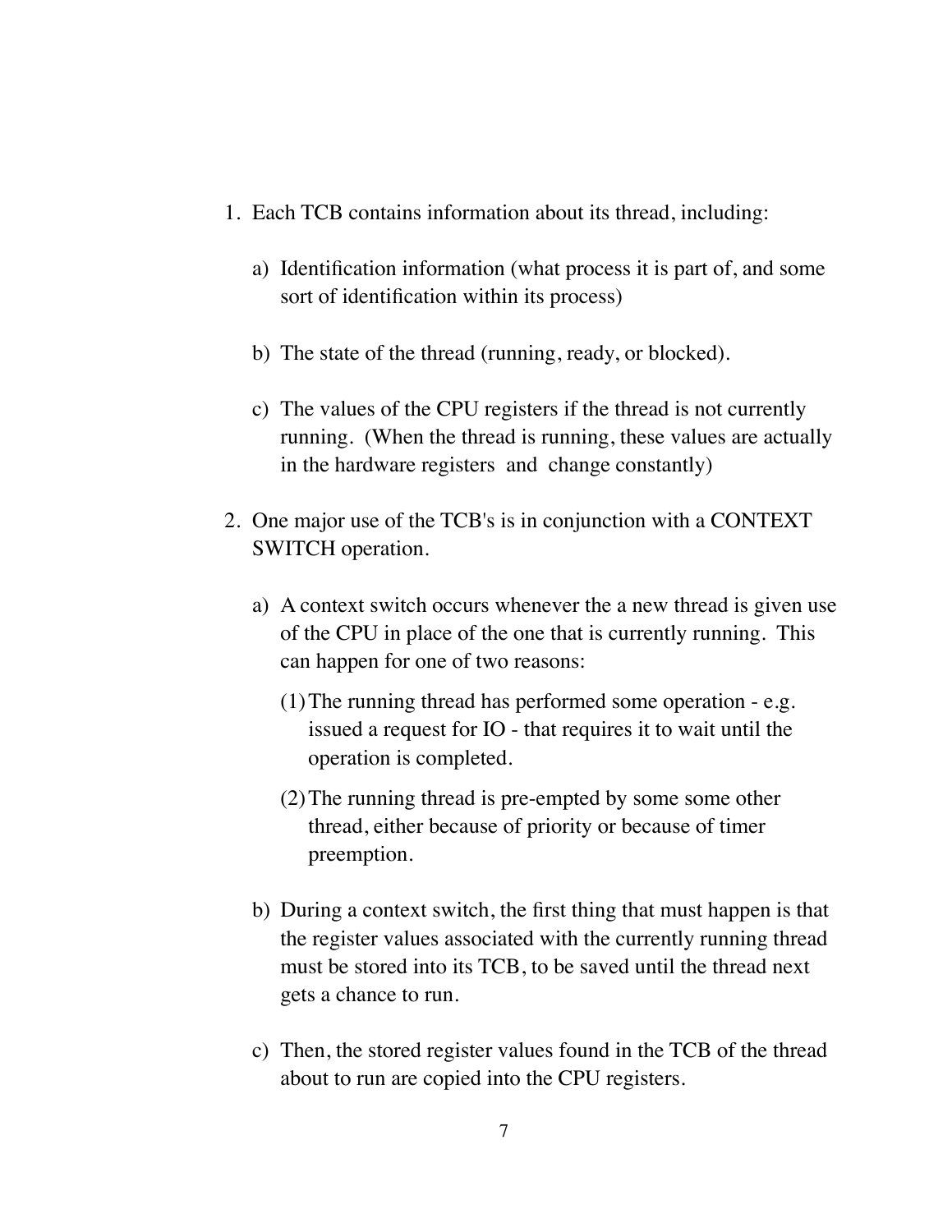- d) A context switch can be quite computationally expensive particularly if the new thread is part of a different process than the running thread.
- 3. At any given time, each TCB is typically in one of several operating system queues.
	- a) There is a ready queue (ready list) which holds the TCB's of all currently ready threads.
	- b) There is a device queue associated with each shared device (such as a disk). It is not uncommon for a thread to request an operation on such a device while it is busy servicing a request from some other thread. In this case, the PCB for the requesting thread is placed in a queue, waiting its turn to use the device.
	- c) A component of the operating system called the scheduler is responsible for managing these queues in order to make the most effective possible use of the resources. (We will discuss CPU scheduling later).

#### II. **Multiple Threads in a Single Process**

- A. As we noted earlier, historically there was a 1:1 correspondence between processes (programs in execution) and threads of execution. Modern operating systems provide support for having multiple threads in a single process.
	- 1. Some contexts speak of two kinds of processes traditional, or "heavy weight" processes, and "light weight" processes - also known as threads. However, for clarity we will stick with using "process" for traditional "heavy weight" processes, and will call "light weight" processes threads.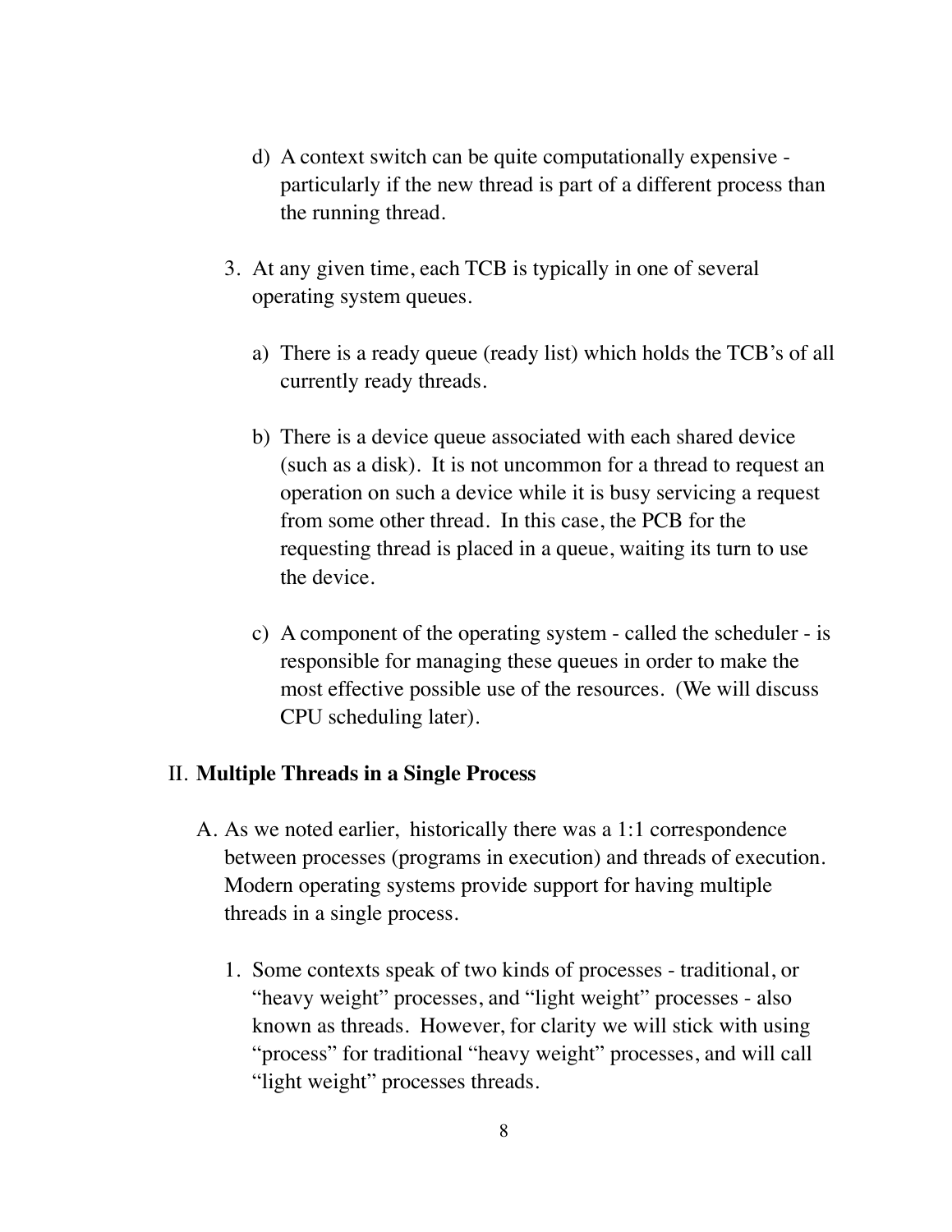- 2. If a single process contains several threads, then all the threads share the same memory allocation.
	- a) Thus, code, global data, and heap memory is common to all threads.
	- b) However, within the stack region each thread has its own stack.

PROJECT Diagram of single-threaded vs multithreaded process

- 3. The use of multiple threads is driven by considerations of modularity
	- a) It is often possible to express the solution to a problem in terms of a set of fairly simple interacting threads, rather than in terms of a much more complex single thread. This makes it easier to produce correct software.

Example: Demo UnthreadedRacers

PROJECT Code

PROJECT Code for ThreadedRacers (program does exactly the same thing, but is much simpler)

- b) In the case of servers serving multiple clients (e.g. a web server), much simpler software often results from using a separate thread for each client, rather than having to keep track of which client is being served in a single thread.
- 4. Using multiple threads within a single process as opposed to using multiple processes with one thread each - has two major advantages: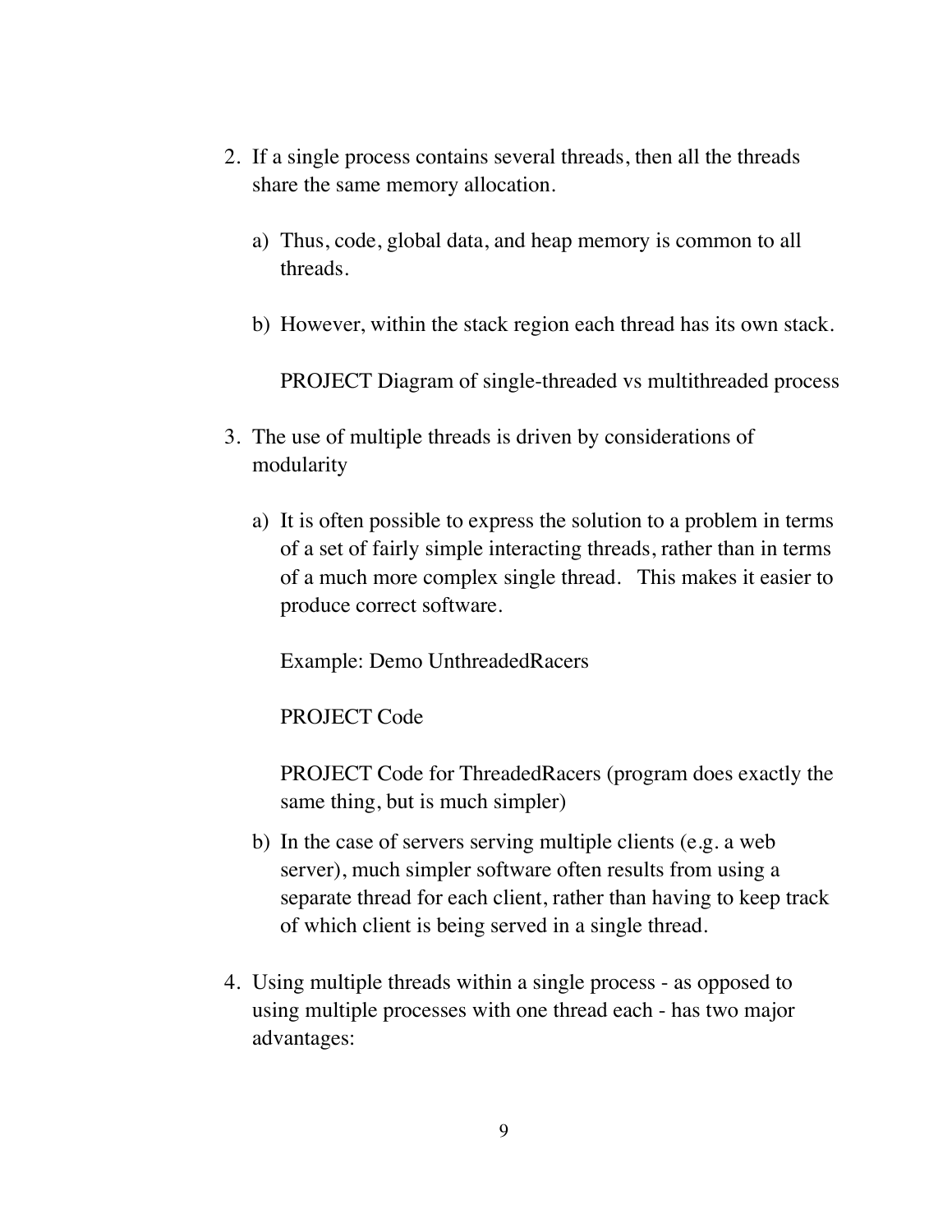- a) A context switch between threads it the same process tends to be faster than a context switch between processes, since only register context needs to be saved and restored - not memory management context. Thus one can have the modularity advantages of separate threads with less overhead.
- b) Since all the threads share the same global data and heap, information sharing between the threads is simpler.
- B. Multiple threads within a single process can be implemented in two different ways:
	- 1. By the use of library routines that run in user mode, independent of the operating system. (I.e. the operating system just manages a single thread for the process.) Another name for this is the many to one model - many threads in a single process map to a single thread as far as the kernel is concerned.
	- 2. By incorporating support for multiple threads within a single process as part of the operating system. We now have distinct system services for:
		- a) Creating a new process (initially consisting of a single thread).
		- b) Creating a new thread within an existing process.

Another name for this is the one to one threading model - each thread in the process is know to the OS kernel.

3. The former approach is simpler, and minimizes the overhead involved in a context switch between threads (since no system call is involved). The latter, however, allows one thread in a process to block itself on an IO operation while allowing the other threads to continue executing.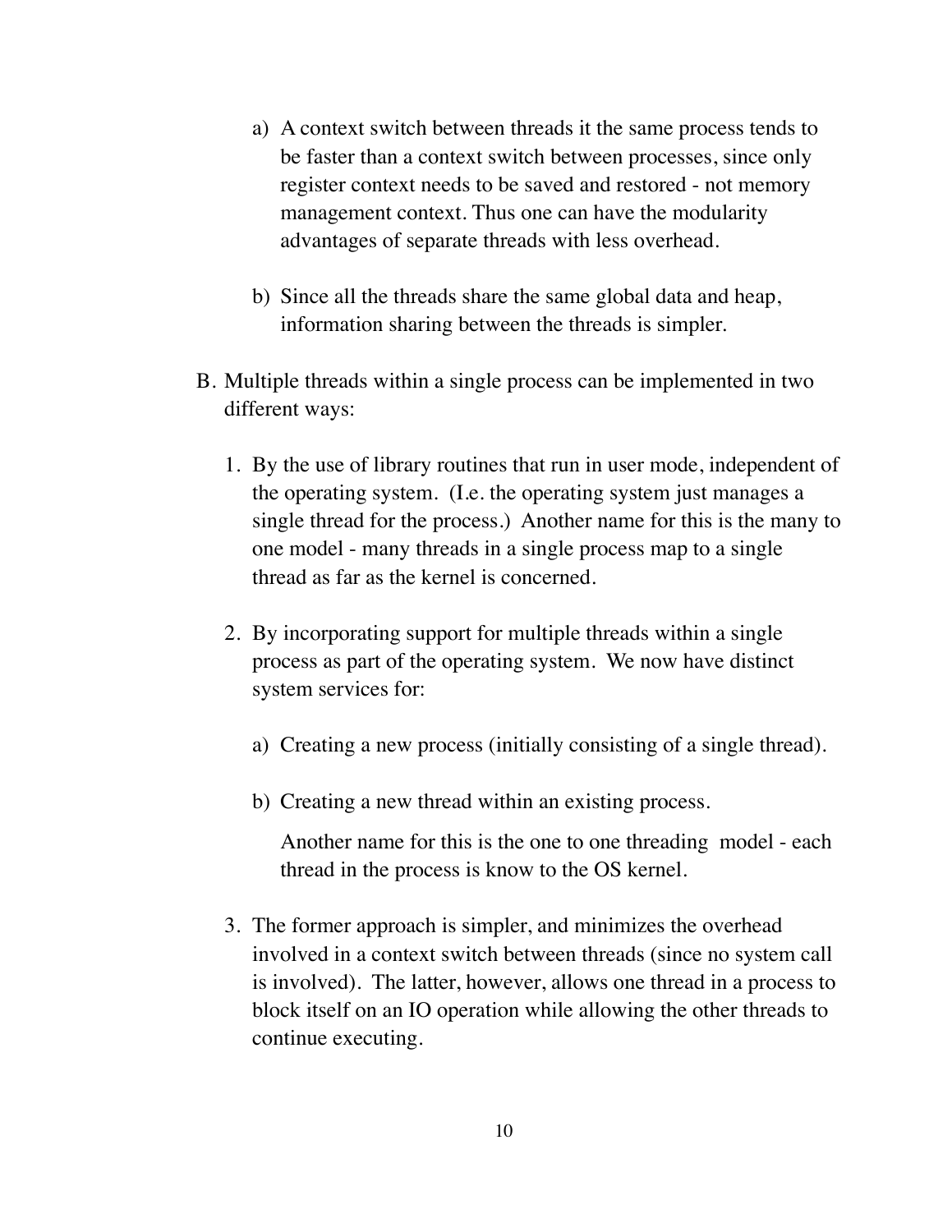4. Moreover, on a multicore system that supports threads in the operating system, it is typically possible for two or more threads in a single process to be running concurrently on separate cores.

### III.**The Threading Facilities of Java.**

A. One important feature of Java is that it incorporates support for threads as part of the JVM and the standard library.

Other new languages incorporate similar mechanisms, and much the same effect can be achieved in any language by using a threading library such as the pthreads facility in Unix-like systems or the Windows threading facilities. We will discuss the Java approach here, but the basic concepts are transferable to other models.

- B. It is fairly easy to create Java programs that use multiple threads.
	- 1. In fact, you've already done so without being aware of it, since even the simplest Java program uses multiple threads.
		- a) Every Java program has a main thread that executes the main() method of an application or the start() method of an applet.
		- b) Every Java program has one or more implementation-supplied background threads that handle various "behind the scenes" tasks - e.g. garbage collection.
		- c) Java programs that use the awt have one or more implementation-supplied threads that perform various awt tasks, as well.

### *EXAMPLE:* AWTThreadDemo.java

(1)Run. Note how clicking buttons changes direction of counting.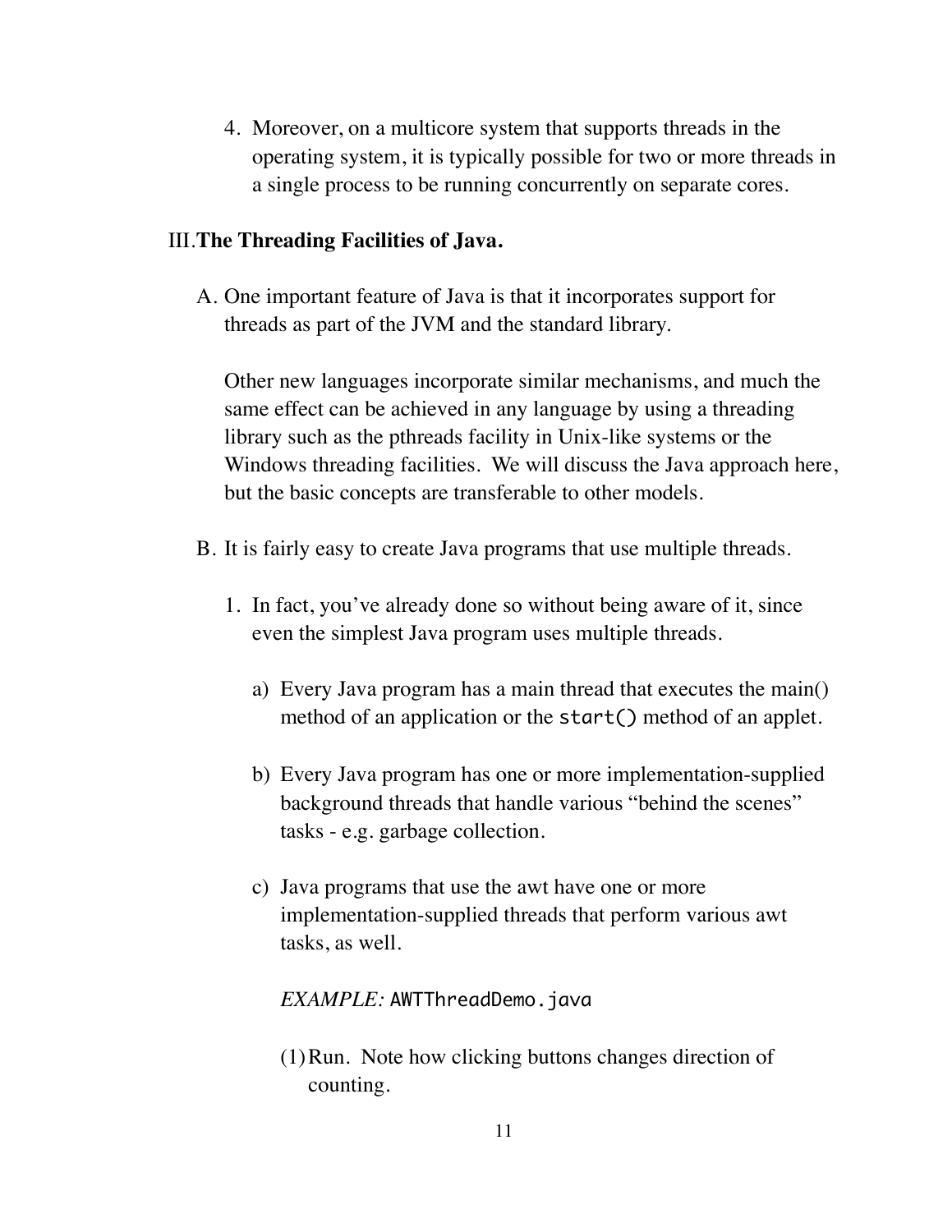- (2)Examine code show count() and actionPerformed() methods. Note that two methods perform the major tasks: count() increments/decrements and displays the count value, and actionPerformed() responds to clicks on up and down by setting the increment value to  $+1$  or  $-1$  as the case may be.
- (3)How does execution switch from counting to modifying the increment when a button is clicked? These two methods are actually executed by two different threads: count() is executed by the main thread, and actionPerformed() by the awt event thread. The awt event thread is a part of the Java implementation that waits for a gesture that would cause an event to occur, and then calls the handler for that event.
- (4)Comment out the time waster loop in the source code, recompile and run. Note that:
	- (a) It now counts much faster
	- (b)Only a small fraction of the values computed are actually displayed. This is because another thread - the awt painting thread - is actually responsible for updating the display. It is triggered each time the label contents is changed - however, it takes long enough to redraw the label once that the count is bumped up/down many times during the same period.
- 2. Threads in Java are orthogonal to objects: a given thread may access many objects, and a given object may have its methods performed by many threads.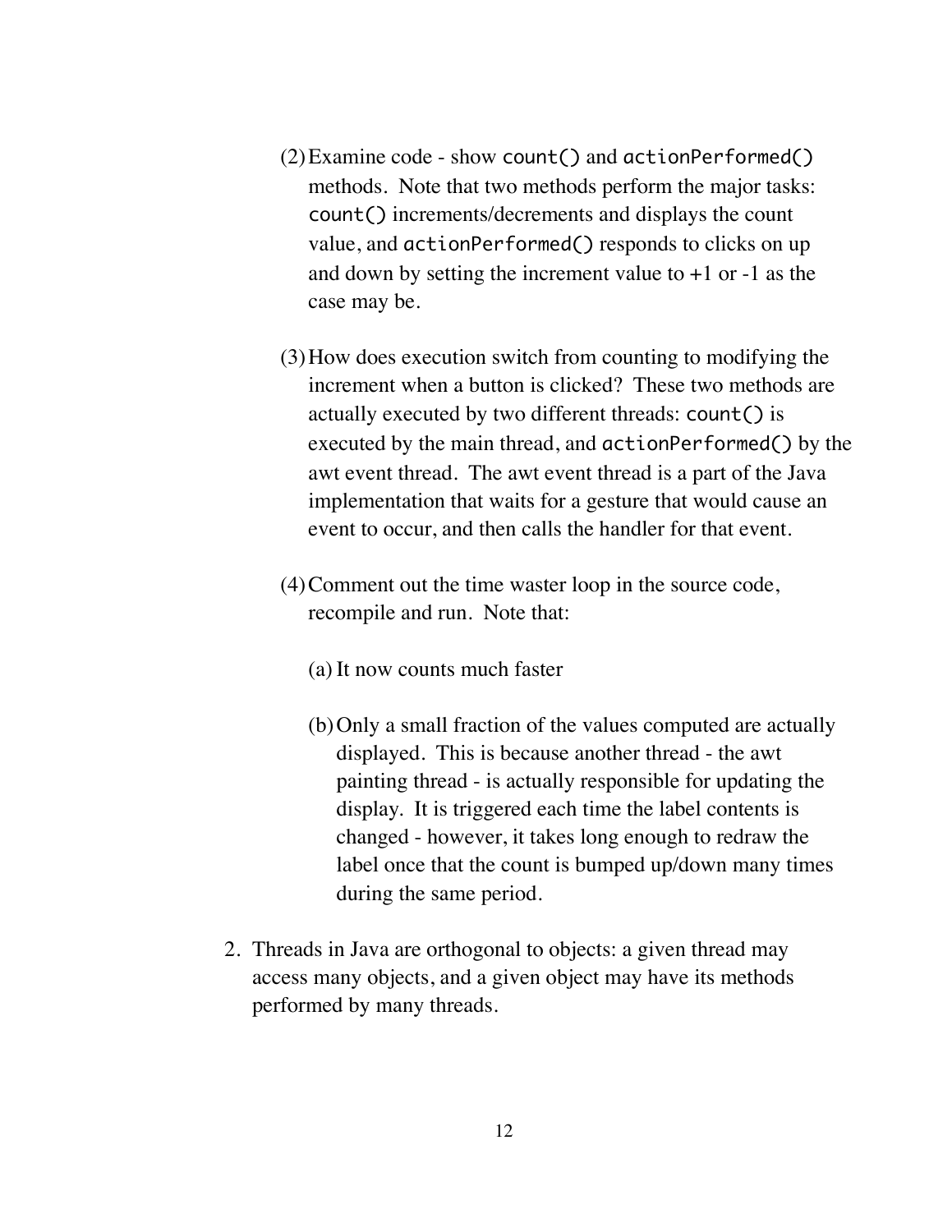

E.g. in the example just given:

- a) The main thread accesses the AWTThreadDemo object, the frame, and the various components that are part of it including, in particular, the label that displays the count value.
- b) The event thread accesses the AWTThreadDemo object.
- c) The painting thread is given a task to do when the event thread modifies the text of the label that displays the count value, and then accesses the label to update its visual display on the screen.
- C. While all Java programs make implicit use of threads, it is also possible to *explicitly* use threads in a Java program.

Why would one want to do so?

### *ASK*

1. Some applications lend themselves to using multiple threads - the logic of the application is cleaner this way.

*EXAMPLE:* The Racer program we looked at earlier

2. A server program may use a separate thread for servicing each client. This tends to produce cleaner, more modular code.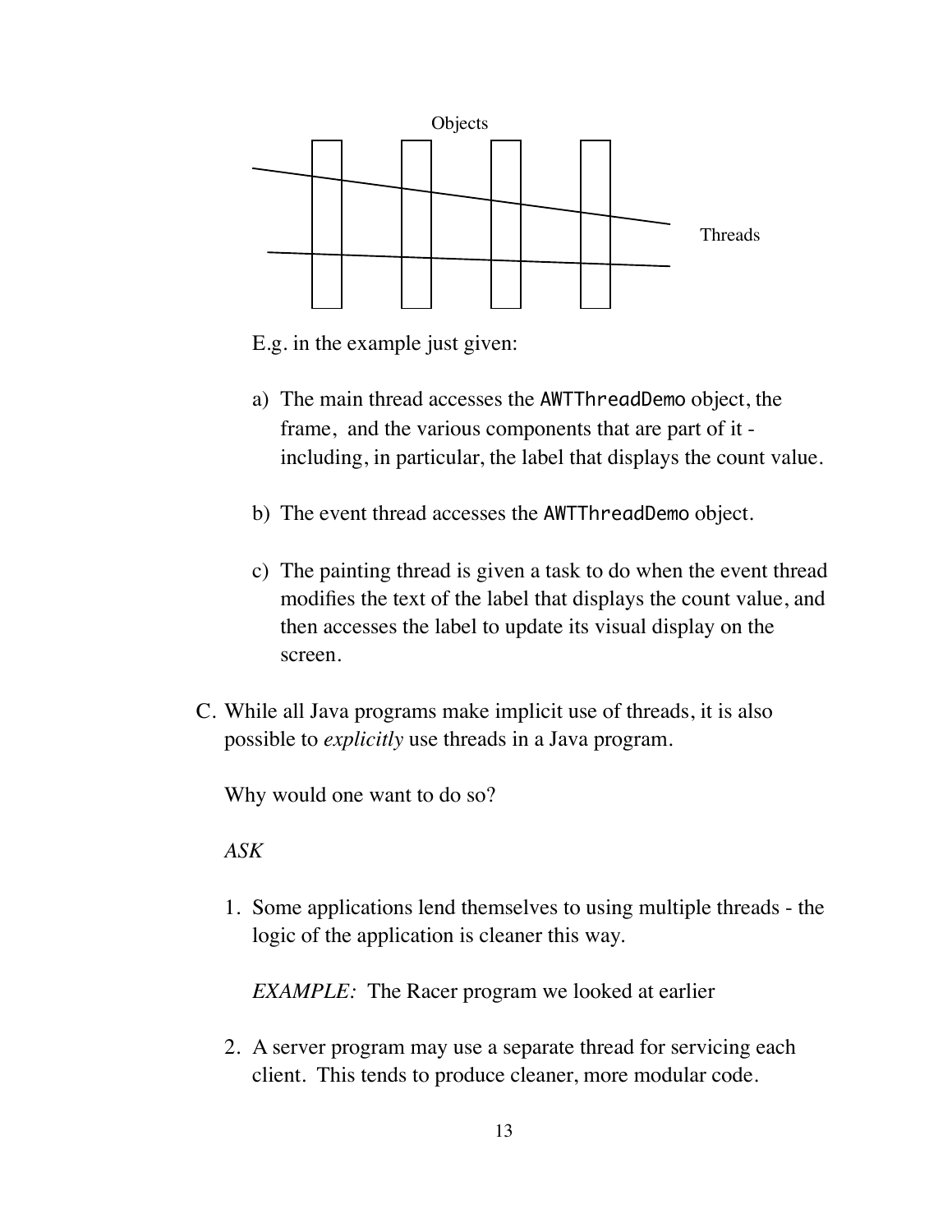- 3. A web browser that is downloading a large movie may start playing it before it is completely downloaded, finishing the download while earlier portions are playing. This is typically done by using two separate threads: a "producer" thread that carries out the download, and a "consumer" thread that plays the file. (Of course, the speeds must be such that the consumer doesn't catch up with the producer or the movie has to stop playing.)
- 4. In a program that uses the awt (including Swing), any computation that is performed by an event handler is, in fact, done by the awt event thread. A consequence of this is that, while one awt event is being handled, no other awt events can be responded to.
	- a) For this reason, it is good practice to minimize the amount of computation done by event handlers or methods they call directly.
	- b) If handling an event requires a great deal of processing, or entails the risk of going into an infinite loop, it is better to delegate this to a separate thread.

EXAMPLE*:* AWTBlockDemo.java

- (1)DEMO *-* Note how it is unresponsive to stop button until count reaches 100
- (2)SHOW CODE Note that the problem is that both count() and stop() are executed by the awt thread - therefore stop() cannot be executed while the thread is busy doing count()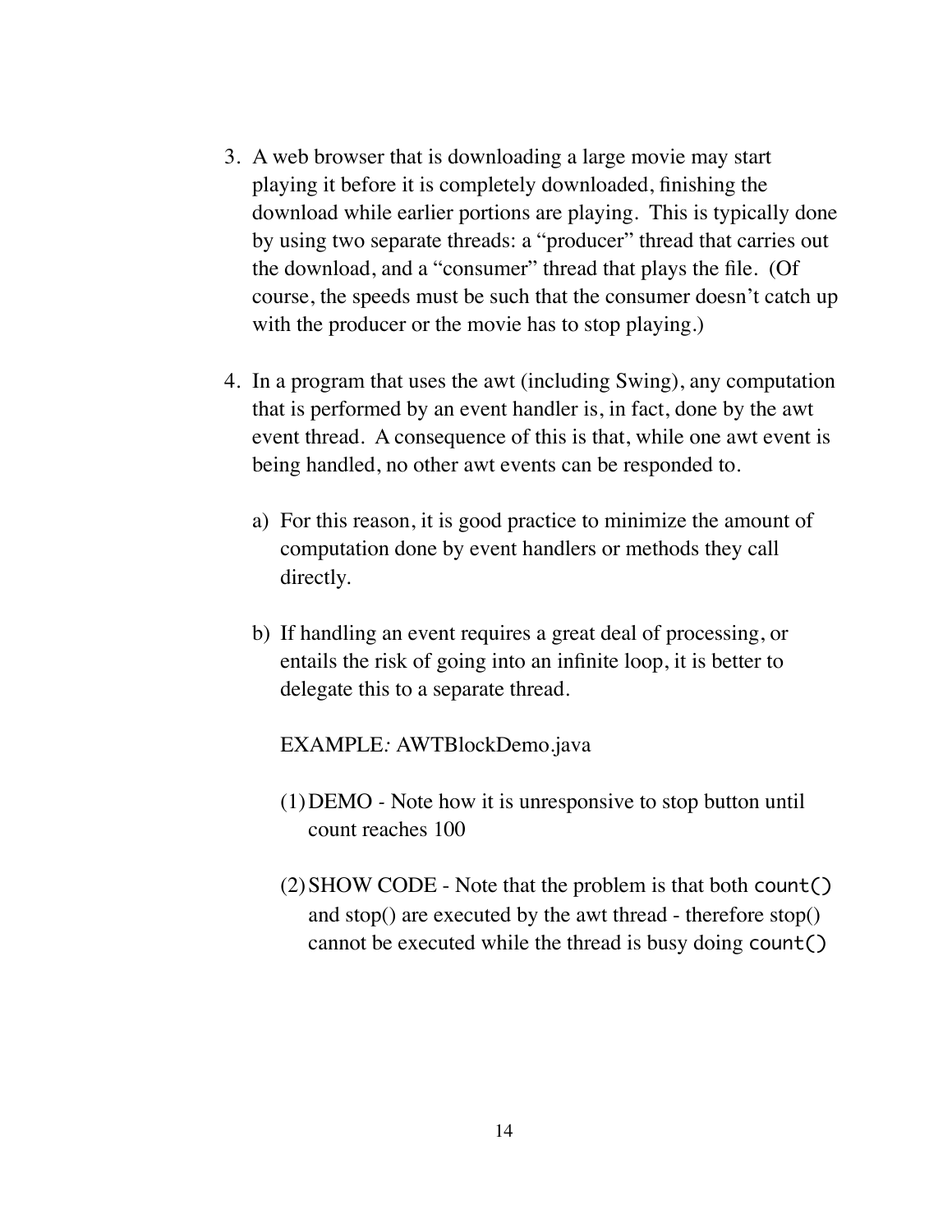D. While we have said that Java threads are conceptually orthogonal to objects, the java.lang package includes a class java.lang.Thread, and an object of this class is needed for each thread in a given program. The Thread object serves as a mechanism for creating and accessing the thread. However, the thread itself is a flow of control, not an ordinary object - i.e. the thread is conceptually distinct from the Thread object that provides access to it.

We will illustrate this by walking through the rest of the code from the threaded version of the Racer example

HANDOUT Code for ThreadedRacer

- 1. To create a new thread, one must first create an object of class java.lang.Thread or a subclass.
- 2. Then, the associated thread must be started. This is accomplished by activating the start() method of the Thread object.
- 3. The code that is to be executed by the new thread must be specified in one of two ways.
	- a) Create a class that implements the Runnable interface (which requires a run() method), and pass an instance of this class to the constructor of class java.lang.Thread. Create and start the new thread. The code that the new thread executes is the run() method of this Runnable object.

*EXAMPLE:* Note in inner class Racer

- (1)Each racer object is a GUI component that has an index from which it can determine its color and it keeps track of a position (tbat goes from 0 to 100) - see instance variables on the bottom of page 2.
- (2)Each racer object can draw itself as a partially filled in bix on the screen. (See paint() method on page 2.)
- (3)Each racer object is added to the GUI when it is created.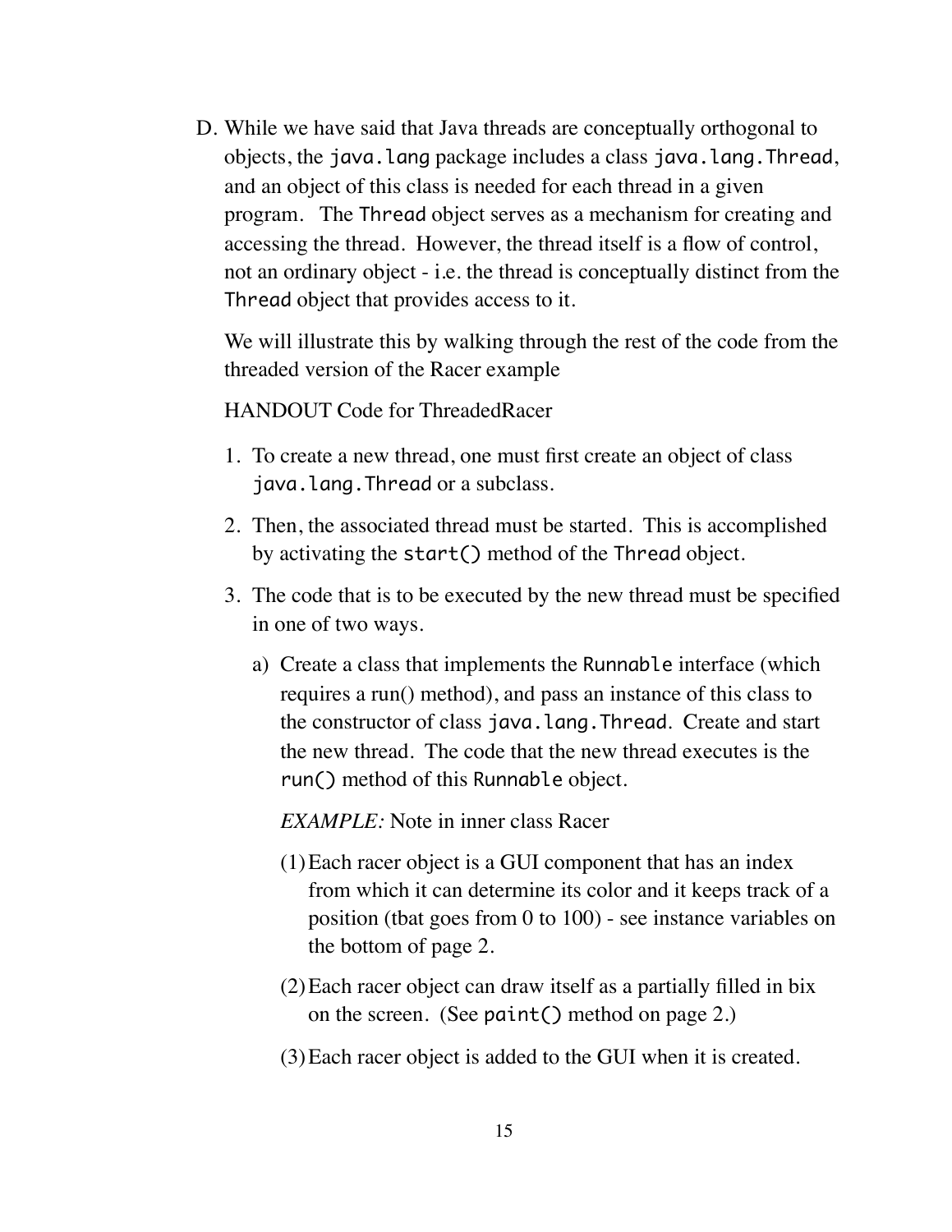- (4)The main program also creates four threads (one for each racer) in the main program immediately following creation of the racers. Each thread is associated with a racer that is specified when it is created (parameter to constructor). Thus, each racer is actually represented by two objects: a Racer object and a Thread object. (See page 1 again)
- (5)Each thread is started by invoking its start() method, just after the threads are created.
- (6)Each thread executes the run() method of the racer object is is associated with (page 2). This run() method sleeps for a random amount of time, increments its position, and then redraws itself. The run() method exits when the position reaches 100, at which point the corresponding thread terminates (this happens automatically).

Note how each object need only keep track of the position of one racer

- (7) While the racers are running, there are therefore actually five threads in operation - the four racer threads, plus the main thread that created them.
- b) Java allows an alternate method for doing the same thing one can subclass java.lang.Thread by a subclass that has its own run() method.. This is somewhat simpler than creating a Runnable object and then using that to create a thread (half as many objects involved) - but can't be used in this case because Java does not allow multiple inheritance, so creating a subclass of java.lang.Thread means that the object containing the run() method cannot subclass any other class. Creating a separate implementation of the Runnable interface allows the object containing the run() method to subclass some class as well (e.g. in this case JPanel) (However, we will use this simpler approach in the lab you will do on threads.)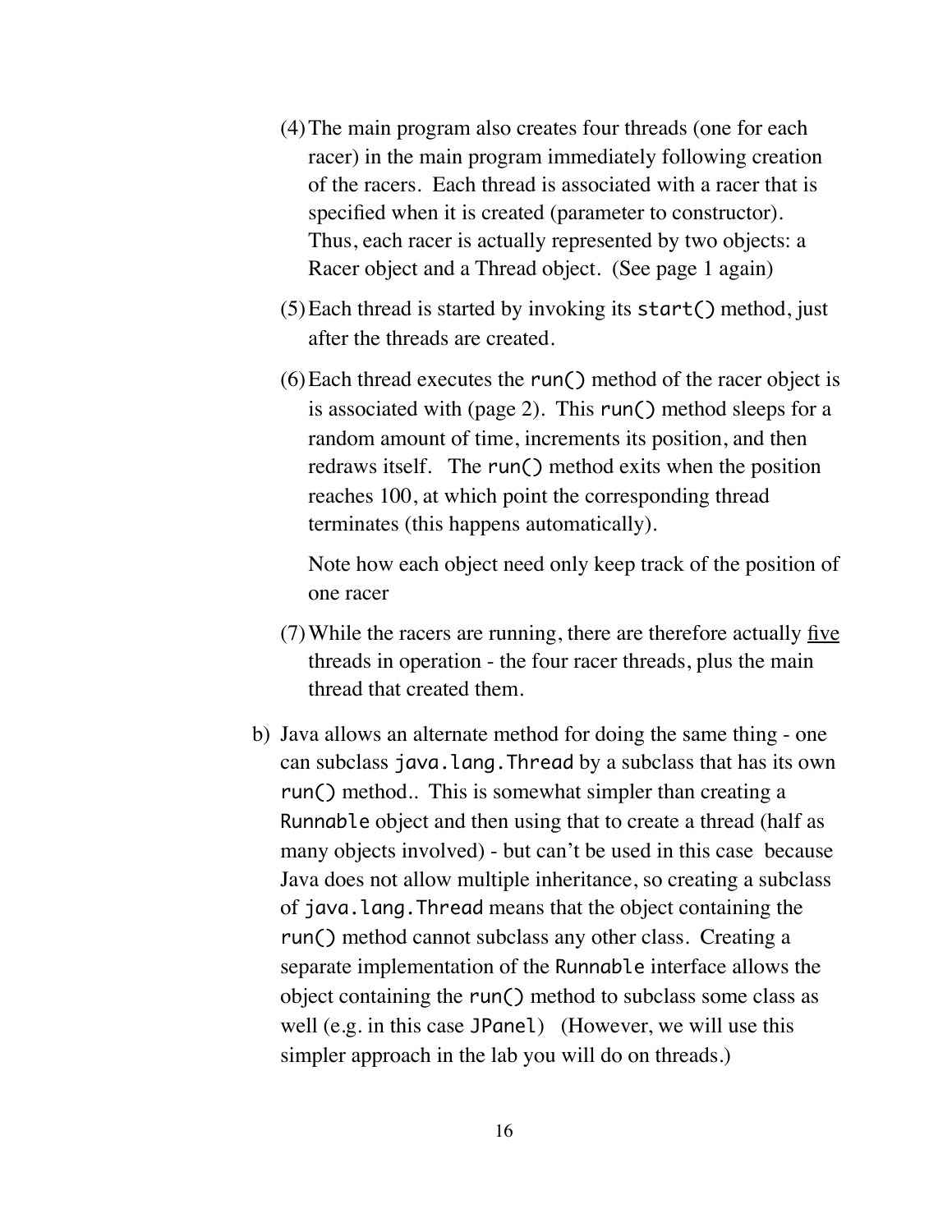- 4. Java also provides an operation known as join() which allows one thread to wait for another to complete. When this happens, the first thread continues. (In effect, the two threads are joined into one).
	- a) This is used in the Racer program. The main thread executes the join() method of each thread in turn (bottom of page 1).

This method causes the main thread to wait until the racer thread has completed - at which point the two are joined into one thread.

- b) Because the main thread waits, in turn, for each racer, it does not get out of the loop until all four racers have terminated, at which point it prints the message "All racers are done".
- 5. Actually, the Java language recognizes two distinct categories of threads:
	- a) User threads execute user code. (E.g. the main program is executed by a user thread, and threads that it creates are typically user threads.) The five threads in our racer example are all user threads.
	- b) Daemon threads typically execute system code. (E.g. the garbage collection thread etc. are daemon threads.)
	- c) The basic distinction is this: when all the user threads for a given program have terminated, the program itself terminates. Daemon threads can still be in existence; they are terminated when the last user thread terminates.
	- d) Note that the awt threads are actually set up as user threads. This is because it is quite common for the main program of a GUI application to simply set up the GUI and then terminate. If the awt thread(s) were daemon threads, the program would terminate at that point, before the user could do anything!